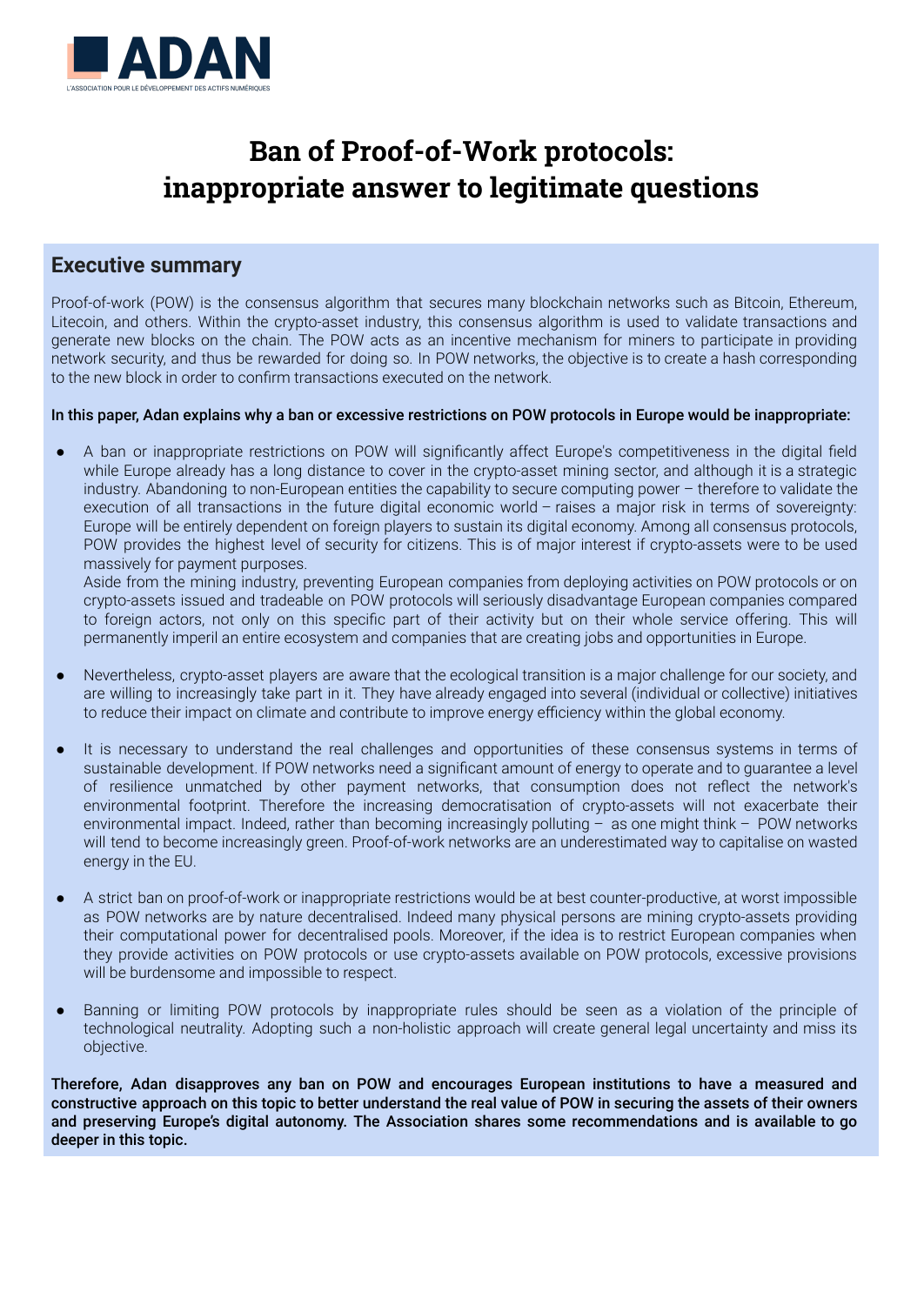

### **Context: the crypto industry and environmental matters**

In recent months, various signals have raised concerns among the crypto industry regarding a ban or restrictions of POW consensus protocols, on sustainability grounds, which does not take into account the full complexity of the subject. In the recent parliamentary debates on the proposed Markets in Crypto-assets (MiCA) regulation, the banning of POW has been mentioned several times<sup>1</sup>.

Such positions are increasingly concerning companies in the crypto-asset sector, for which POW networks offer a high value proposition in terms of efficiency, cyber resilience and even ecological transition.

The Association supports EU's international commitments on climate and sustainability objectives and strongly believes in the contribution of the crypto-asset industry in the ongoing transition towards sustainable growth. Crypto-asset players in general are aware that the ecological transition is a major challenge for our society, and are willing to take part in it. This has been already evidenced by the Crypto Climate Accord<sup>2</sup> initiative, supported by several environmental organisations which has set the goal of achieving zero net emissions in the global crypto industry by 2030. This has also been shown possible: in 2021, Northern Data - a German company - has mined about 26 000 ethers with almost exclusively renewable energy<sup>3</sup>. Consequently, by January 2025 (envisaged date of application<sup>4</sup>), it is likely that the crypto industry will already have improved its global environmental footprint and be heading towards more ambitious objectives.

Therefore in this document, Adan explains why a ban or unsuitable restrictions of proof-of-work networks is not desirable and promotes the need to further consolidate Europe's role in the validation of transactions on proof-of-work networks while complying with environmental challenges and ecological concerns.

<sup>1</sup> <https://www.btc-echo.de/news/bitcoin-spd-gruene-und-linke-fordern-verbot-in-der-eu-135678/>

 $\overline{3}$ <sup>2</sup> <https://cryptoclimate.org/>

[https://ir.northerndata.de/news/corporate-news/northern-data-provides-operations-update-for-2021-and-confirms](https://ir.northerndata.de/news/corporate-news/northern-data-provides-operations-update-for-2021-and-confirms-guidance-for-fy2021/)[guidance-for-fy2021/](https://ir.northerndata.de/news/corporate-news/northern-data-provides-operations-update-for-2021-and-confirms-guidance-for-fy2021/)

<sup>4</sup> <https://u.today/eu-on-track-to-ban-bitcoin-report>

Association pour le Développement des Actifs Numériques 44 rue de Cléry, 75002 Paris www.adan.eu • contact@adan.eu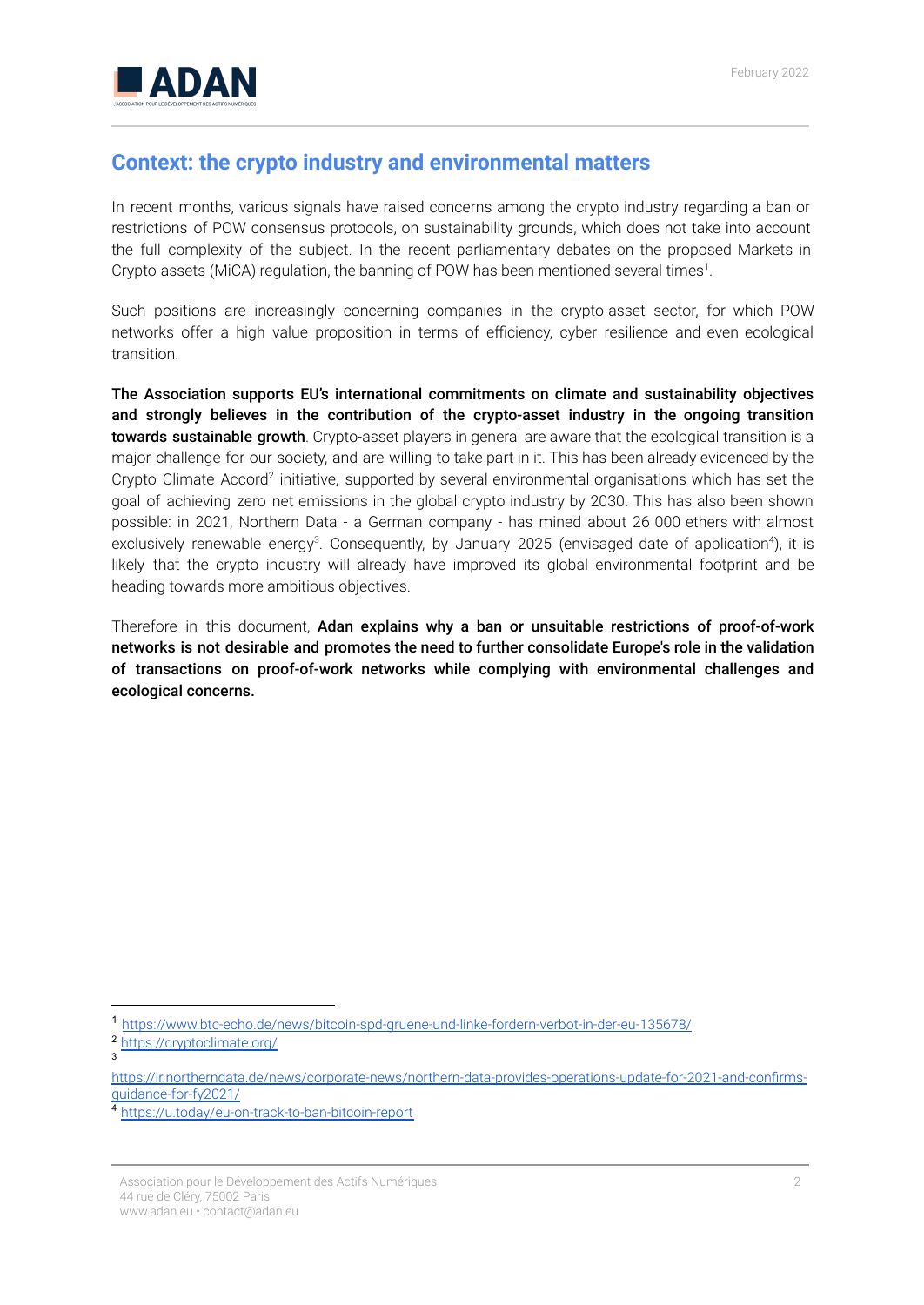

## **It is necessary to understand the real impact of proof-of-work in terms of sustainable development, which shall not be overestimated**

**The energy consumption of a POW network does not reflect its environmental footprint.** Various hints show that while the POW networks' energy needs will increase in the coming years – making them more and more resilient – the use of renewable and geographically unused (then wasted) energy will become the norm for validating transactions on POW networks. Currently, 60% to 80%<sup>5</sup> of the profits made by Bitcoin miners are reinjected into energy costs. This high need for electricity leads miners to look for cheaper electricity. One sustainable solution is found in renewables in geographical areas where energy demand is so low that if the Bitcoin network were not involved, it would be wasted: miners are buyers of last resort. These costs create an incentive mechanism that obliges miners continuously using renewable energy to operate<sup>6</sup> and leads to an improvement of the energy mix used in the crypto-mining industry.

**The growing democratisation of crypto-assets - leading to an increase in the volume of transactions on proof-of-work networks - does not exacerbate their environmental footprint.** Indeed, the idea that POW network energy consumption increases with the number of transactions is fundamentally incorrect. Indeed, the environmental footprint of a POW network is more complex to understand and is not correlated to the amount of users on the network and transaction executed. The energy requirement of a POW network may depend particularly on the degree of competition between miners to confirm and implement on the blockchain, which is also affected negatively by energy inflation.

### **POW protocols provide opportunities both in terms of energy efficiency and security in future digital services**

**Proof-of-work networks allow better energy efficiency.** They help reduce energy waste. In many geographical areas (such as Iceland, Democratic Republic of the Congo, Norway and others), renewable energy production capacity significantly exceeds the energy demand of local populations. In these geographical areas, several companies have already been set up to buy and reuse, for mining purposes, gases (mainly methane) from oil production that have been burned to date and released into the air using the "flaring" method without being used for anything. Crypto-assets would thus contribute to the "zero flaring by 2030" objective set by the World Bank. As a consequence, many initiatives are already emerging to couple mining with other activities to act as a "recycler of wasted energy". Kryptovault - a Norwegian company - uses the additional renewable energy produced in Norway, and reuses its computers' power to dry wood. Virunga, a region located in the Democratic Republic of the Congo with the world's second largest forest park, has installed hydroelectric power plants to generate green electricity and combat deforestation by local people who use the forest to create carbonated energy. These power stations are currently in overcapacity due to the lack of economic development in

<sup>5</sup> [https://www.europarl.europa.eu/doceo/document/E-9-2021-002852\\_EN.html](https://www.europarl.europa.eu/doceo/document/E-9-2021-002852_EN.html)

<sup>6</sup> According to the Bitcoin Mining Council's [2021 Report](https://bitcoinminingcouncil.com/wp-content/uploads/2022/01/2022.01.18-BMC-Q4-2021.pdf), bitcoin mining has become 53.17% more efficient and 59.78% more sustainable in 2021.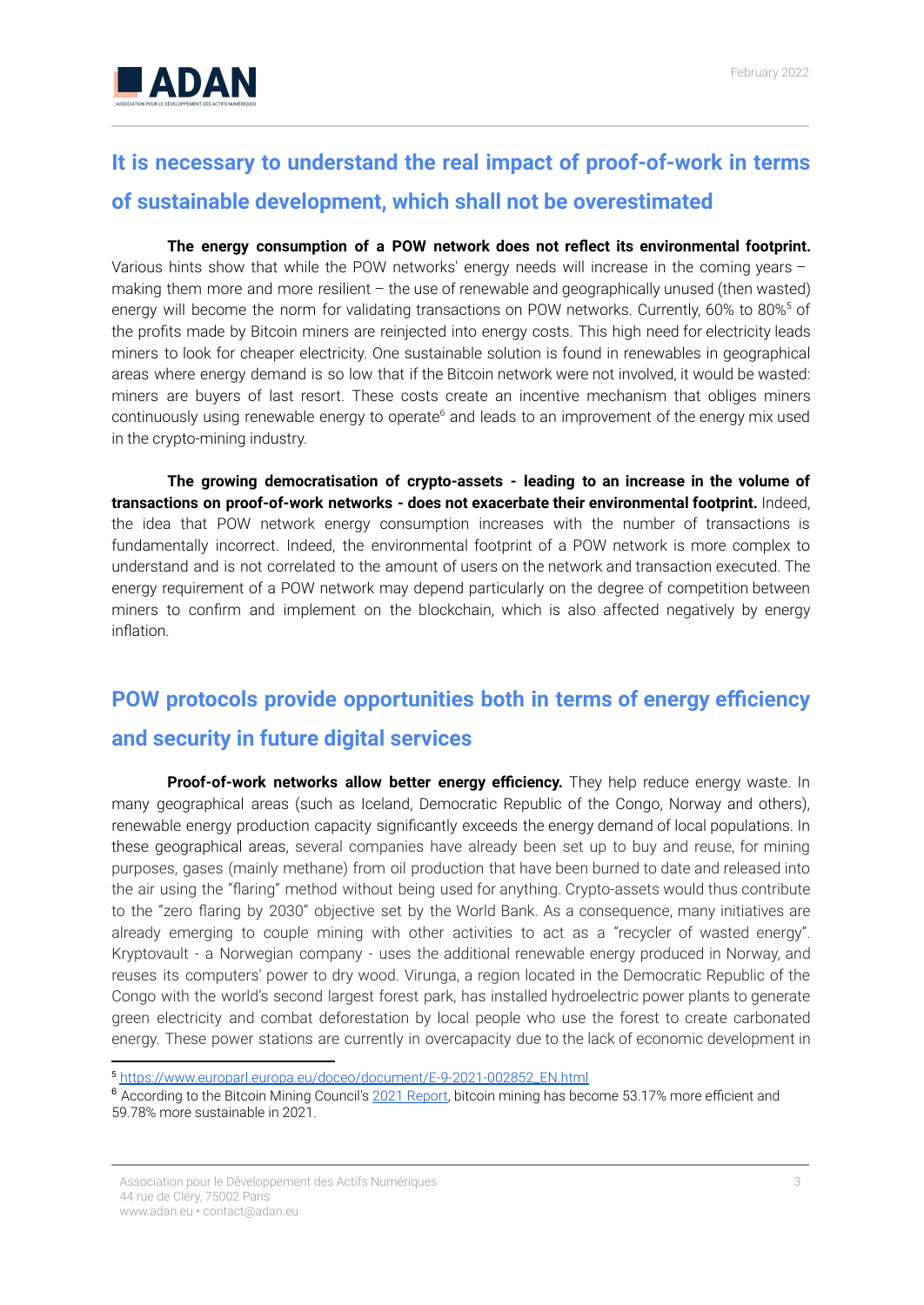

the region and its recent launch. BigBlock Data Center - a French company - has installed a crypto farm sourced from the hydroelectric plants, enabling them to amortise part of their costs. Recently, they partnered with GweenGas to develop international offerings based on low-cost renewable electricity in the crypto-mining field. Finally, on February 17th, the Ukrainian parliament has voted a law that enables to relocate the unused energy produced by its nuclear power plants into crypto-assets to the mining industry, which appears to be a welcome additional financial support in the current situation of war the country is facing

**Renewable energies, particularly wind and solar, have a significant potential in this respect, which could contribute to the greening of crypto-assets**. Indeed, despite very competitive tariffs, these renewable energies are confronted with major and well-known problems, which are currently holding back their large-scale deployment. Insufficient demand, intermittent production and grid congestion are all difficulties, often compensated for by subsidies, that are difficult to overcome by setting up a viable economic model. A partnership with miners could prove beneficial in this respect. Crypto-asset validators could buy back and consume the energy produced but not sold, in order to meet a dual objective: to prevent this energy from being wasted and to make the construction of infrastructure associated with renewable energy development projects more profitable.

**Conversely, heat produced through mining can also be reused**. KryptoVault (as aforementioned) reuses its computers' power to dry wood. A partnership realized with a British Columbia heating and hot water provider will, from this year, recycle the heat produced by crypto mining to heat about 100 homes and businesses in the municipality of North Vancouver in Canada. WiseMining - a French company - is developing a boiler that recycles the heat emitted by mining equipment. These boilers called "Sato" will be compatible with existing and future graphics card models. In this way, the company wishes to participate in the advent of a new generation of decentralised miners.

**Cyber resilience provided by POW protocols is unequaled compared with other payment networks, which is necessary for the future economy.** POW networks are based on the power expenditure to operate, as it determines the tamper-proof nature of the chain and the new assets created. In this context, miners play a key role in the functioning and resilience of POW networks. Miners receive transactions from users and include them in blocks. They attach these new blocks directly to the blockchain network by solving a complex mathematical equation that requires the expenditure of electrical energy: this is why this method is called "proof-of-work". The way POW networks work is such that it is almost impossible to attack these networks, unless a person – natural or legal – would hold more than half of the crypto-assets available on the network, this is called the 51% attack. The energy need of POW networks is therefore justifiable, especially if in the future these assets will be used massively as daily micro-payments by European citizens. Moreover, the energy cost of attacking the network makes such practices unprofitable then discourages malicious initiatives. In this respect, this is highly valuable for the security of payment systems.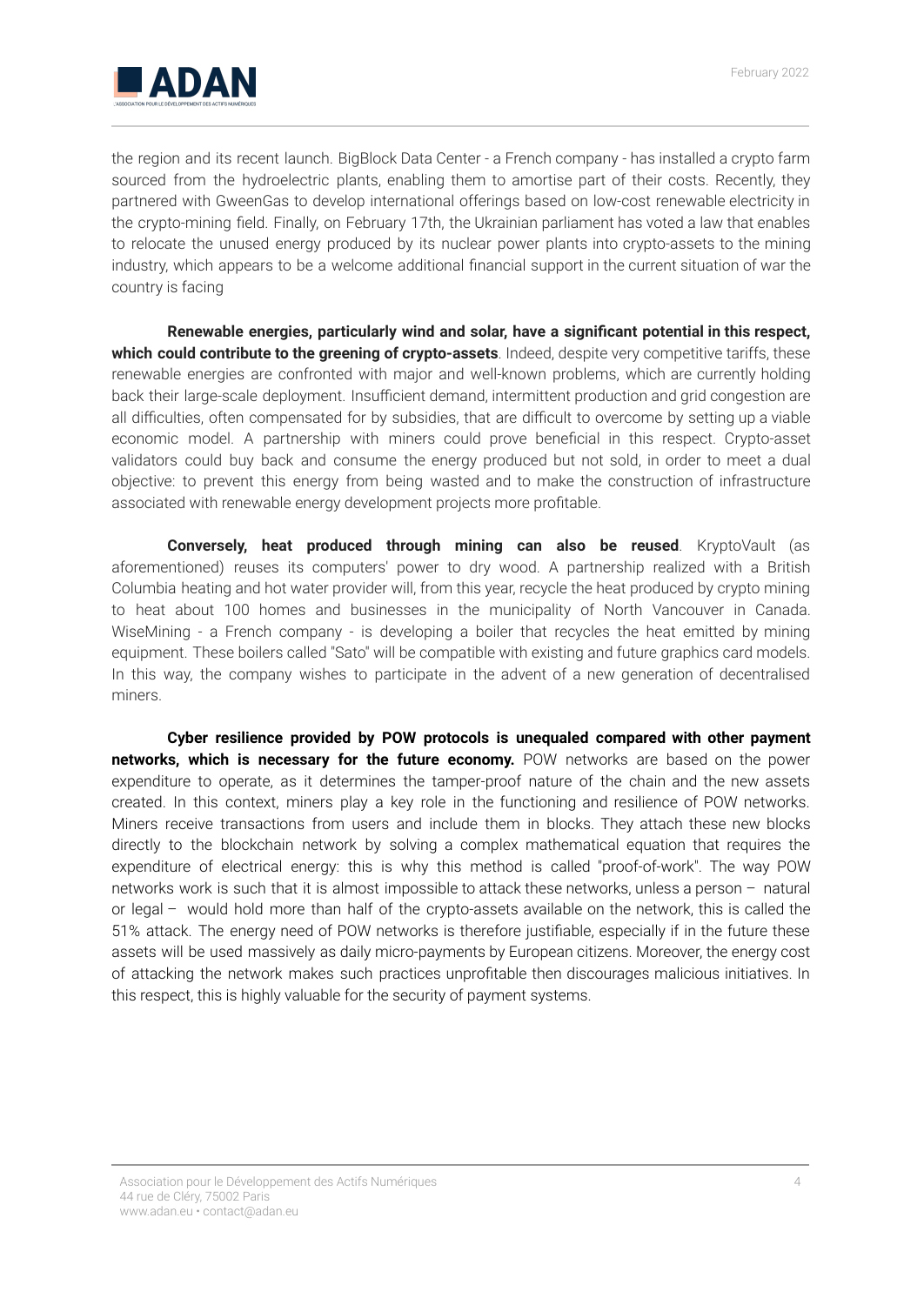

### **A ban or restrictions on proof-of-work would be at best counter-productive, at worst impossible**

**Proof-of-work networks are inherently decentralised, so a total ban is very difficult – if not impossible – to enforce.** POW networks are decentralised architectures <sup>7</sup> and are more complex to prohibit and suppress as they do not have sensitive central points that can be identified. To date, a significant portion of the validators on the Bitcoin network remain unknown <sup>8</sup> and the vast majority of the computing power deployed is provided by natural persons who have adapted computers at their homes. Several mining pools even offer individuals the opportunity to invest in their company to buy computers and be rewarded in this way.

**In practice, if mining was banned in the European Union, the only way to implement such a** ban would be to find through extensive investigations every person - legal or natural - who has the **capacity to participate in POW networks and repress them.** Such a measure could require disproportionate and unrealistic actions (such as blacklisting people or confiscating their machines) and lead to an abusive surveillance system for European citizens. The impossibility of banning POW networks has already been understood across the Atlantic by assimilating the fact that banning Bitcoin and POW networks would be like banning the internet<sup>9</sup>.

**Moreover, if the idea is to restrict European companies when they provide activities on POW protocols or use crypto-assets available on POW protocols, complying with strict criteria could be impossible to prove and monitor in real time**. Detailed data on Bitcoin's energy consumption, energy mix, etc. are available, but they lack on all other networks. Moreover, companies will need to frequently check every change in the protocols of each crypto-asset on which they provide services, which will be disabling, burdensome and difficult to respect. European companies will thus be at a severe disadvantage.

**Finally, banning crypto mining in Europe would not be efficient to reduce the global footprint of POW protocols as miners would simply move elsewhere.** Ultimately, a European mining ban would only lead to a short and temporary drop in the global hashrate (the hashrate represents the overall level of computing power and *a fortiori* energy deployed to secure a POW network). Indeed, if the POW were banned or severely restricted, a proportion of miners would simply choose to move to other jurisdictions (or they would operate clandestinely in countries that do not have the capacity to enforce such controls<sup>10</sup>). As a comparison, while China's mining ban resulted in a decrease of global hashrate<sup>11</sup>, in just a few months, the redistribution of computing power returned to its previous levels and even broke its historical records. A European ban would only lead to a small drop (Europe only accounts for

 $\mathsf{o}$ <sup>8</sup> <https://www.blockchain.com/charts/pools>

Association pour le Développement des Actifs Numériques 44 rue de Cléry, 75002 Paris www.adan.eu • contact@adan.eu

<sup>7</sup> <https://medium.com/@VitalikButerin/the-meaning-of-decentralization-a0c92b76a274>

[https://twitter.com/MWietersheim/status/1381184035469283331?ref\\_src=twsrc%5Etfw%7Ctwcamp%5Etweetem](https://twitter.com/MWietersheim/status/1381184035469283331?ref_src=twsrc%5Etfw%7Ctwcamp%5Etweetembed%7Ctwterm%5E1381184035469283331%7Ctwgr%5E%7Ctwcon%5Es1_&ref_url=https%3A%2F%2Fbitcoinmagazine.com%2Fculture%2Fwhy-governments-cant-ban-bitcoin) [bed%7Ctwterm%5E1381184035469283331%7Ctwgr%5E%7Ctwcon%5Es1\\_&ref\\_url=https%3A%2F%2Fbitcoinmaga](https://twitter.com/MWietersheim/status/1381184035469283331?ref_src=twsrc%5Etfw%7Ctwcamp%5Etweetembed%7Ctwterm%5E1381184035469283331%7Ctwgr%5E%7Ctwcon%5Es1_&ref_url=https%3A%2F%2Fbitcoinmagazine.com%2Fculture%2Fwhy-governments-cant-ban-bitcoin) [zine.com%2Fculture%2Fwhy-governments-cant-ban](https://twitter.com/MWietersheim/status/1381184035469283331?ref_src=twsrc%5Etfw%7Ctwcamp%5Etweetembed%7Ctwterm%5E1381184035469283331%7Ctwgr%5E%7Ctwcon%5Es1_&ref_url=https%3A%2F%2Fbitcoinmagazine.com%2Fculture%2Fwhy-governments-cant-ban-bitcoin)-bitcoin

<sup>&</sup>lt;sup>10</sup> According to CNBC, despite the mining ban in China, some studies estimate that 20% of the world's hashrate has remained in China: <https://www.cnbc.com/2021/12/18/chinas-underground-bitcoin-miners-.html>

<sup>11</sup> <https://www.blockchain.com/charts/hash-rate>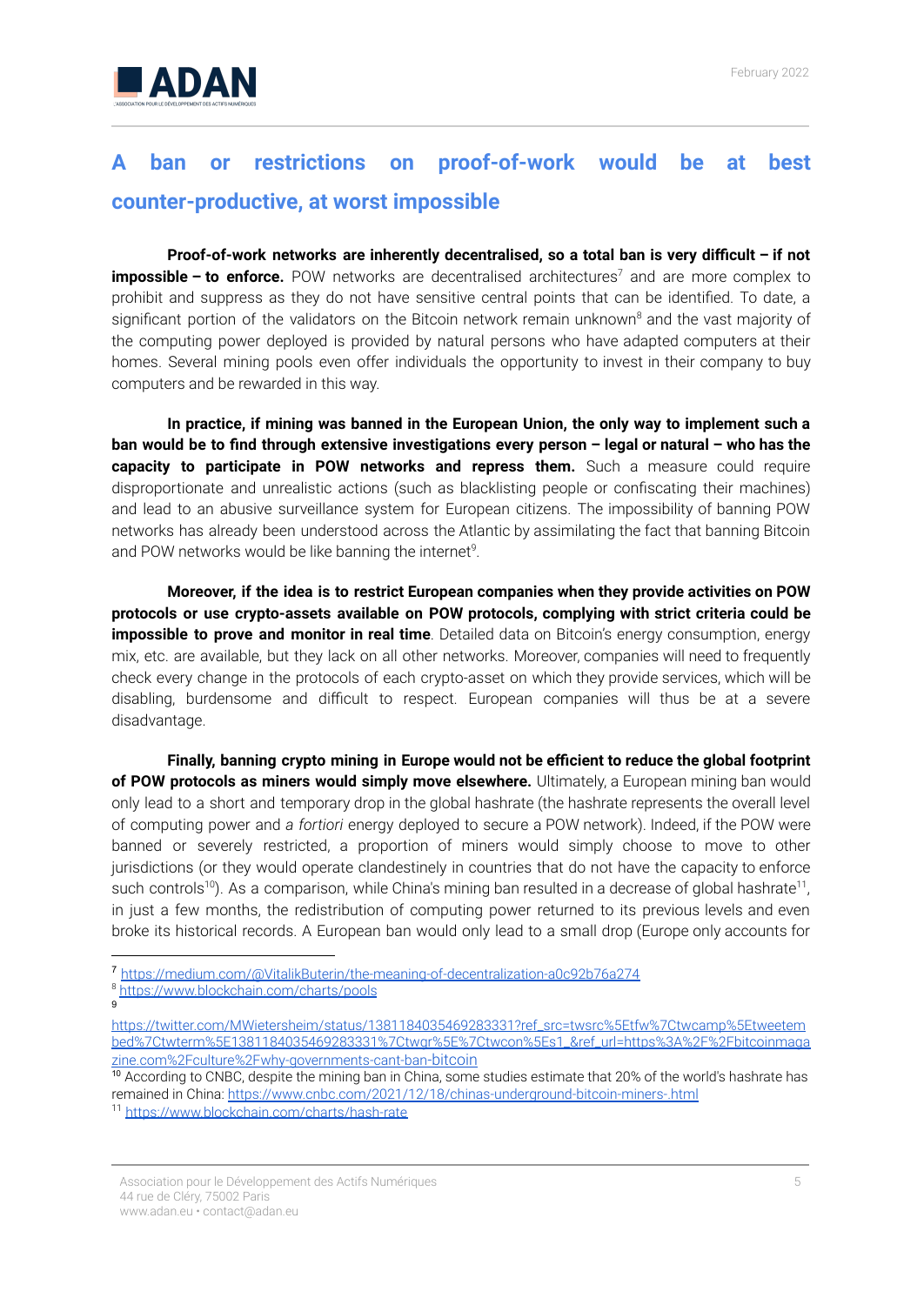

about  $\sim$ 15% of the hashrate<sup>12</sup>) which would be filled very quickly by other more competitive countries. However this is not desirable for the European digital economy (cf. next section).

### **A proof-of-work ban could significantly affect Europe's competitiveness in the digital field**

**Europe already has a significant distance to cover in the crypto-asset mining sector.** For example, while France represents only 0.2% of the world's hashrate, Germany – the European leader in mining - is hardly more successful with a participation of less than 5% of the world's hashrate<sup>13</sup>. Once again, the crypto-asset mining "market" is largely dominated by the US and the Asian region and Europe is trying to make a place for itself in this competition. Thus, rather than not restricting POW networks, they should be encouraged as these protocols are clearly strategic and geopolitically important.

**A strict ban on POW would lead to the failure of many promising companies in the digital sector.** Europe has made the digital sector a core objective for the coming years. Indeed, on 9 March 2021, the European Commission presented a vision and roadmap for Europe's digital transformation by 2030<sup>14</sup>. Europe's involvement in blockchain technologies - in which POW networks is a key instrument – is undoubtedly one of the *sine qua non* conditions for successfully achieving these goals. However, banning POW would lead to the closure, or departure, of startups specialising in the mining of crypto-assets. These startups contribute to the diversification of the European technology sector and also create synergies with the objectives set for sustainable development – in particular the fight against energy waste.

**Aside from mining, preventing European companies from deploying activities on POW protocols or on crypto-assets issued and tradeable on POW protocols - due to disproportionate provisions - will create additional competitive disadvantages compared with foreign actors, not only on this specific part of their activity but on their whole service offering**. This will prompt European users to shift to foreign actors which are likely to be either unregulated or much less regulated (then secure) than European crypto-asset service providers (CASPs). In the end, this will be detrimental to both European competitiveness and user protection.

**Banning proof-of-work would certainly lead to a lack of harmonisation by the different EU Member States.** The only solution to formally prohibit the use of POW would be to close down the European companies specialised in securing these networks, which would require costly interventions by repressive authorities in terms of human and financial resources. Such a situation would necessarily lead to a different level of prohibition from one Member State to another since some Member States would not have the necessary means to crack down on clandestine companies. This type of situation

Association pour le Développement des Actifs Numériques 44 rue de Cléry, 75002 Paris www.adan.eu • contact@adan.eu

<sup>12</sup> [https://ccaf.io/cbeci/mining\\_map](https://ccaf.io/cbeci/mining_map)

<sup>13</sup> [https://ccaf.io/cbeci/mining\\_map](https://ccaf.io/cbeci/mining_map)

<sup>14</sup>

[https://ec.europa.eu/info/strategy/priorities-2019-2024/europe-fit-digital-age/europes-digital-decade-digital-targets](https://ec.europa.eu/info/strategy/priorities-2019-2024/europe-fit-digital-age/europes-digital-decade-digital-targets-2030_fr) [-2030\\_en](https://ec.europa.eu/info/strategy/priorities-2019-2024/europe-fit-digital-age/europes-digital-decade-digital-targets-2030_fr)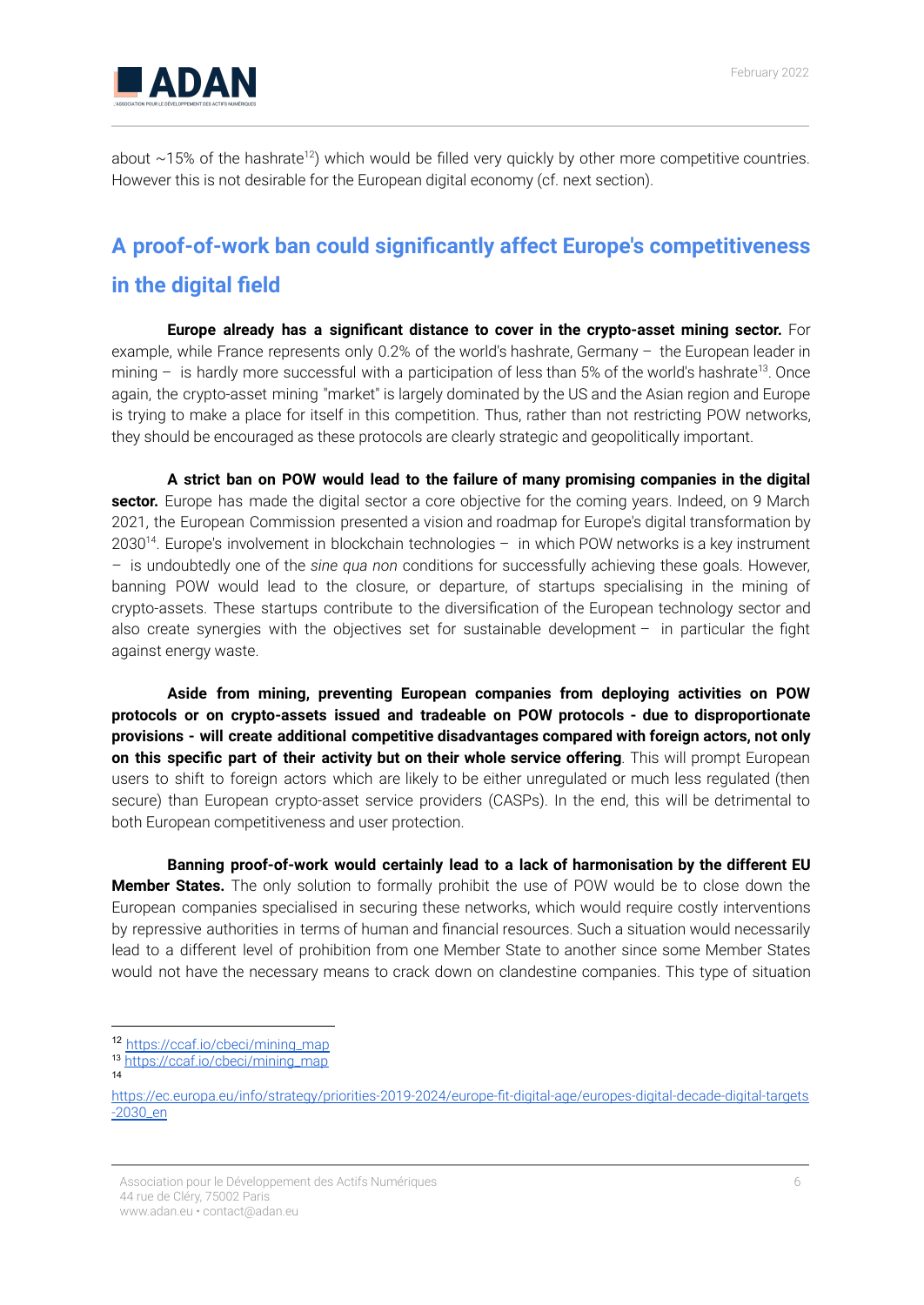

can already be observed in Europe in other regulatory frameworks: protection of personal data, anti-money laundering and combating the financing of terrorism, etc.

**Finally, we should consider that limiting the use of POW protocols through regulation is a breach of the technological neutrality principle which could have major impacts**. This will set a precedent which is likely to create legal instability for all businesses as we could expect that other technologies be subject to similar bans in the future. In respect to this technological neutrality, challenging POW with a ban, based on environmental motivations, would imply adopting the same approach regarding other technologies (such as AI and 5G<sup>15</sup> which are also energy intensive). However current reflections on POW protocols do not extend to a broader extent at this stage.

#### **Adan's recommendations**

For all these reasons, Adan recommends not to ban POW protocols in the European Union. On the contrary, Europe should not prevent the development of sustainable POW network companies (*a contrario*, the market will be taken over by foreign companies) in order to preserve and reinforce its sovereignty. We should rely on European actors which are the best to help implement the EU Sustainable finance strategy.

Therefore, in consideration of the growing adoption of crypto-assets in the next few years, the Association would like to share some material for consideration and recommendations:

- to create adapted incentive mechanisms to ensure the transition of European mining companies to decarbonised energy by 2030. Reaching such objectives (for example in terms of quality of energy mix or investment in renewables infrastructure development) could allow miners to get a distinguishing "green label" as a comparative advantage.
- to allow miners to use the surplus energy produced by the power plants and help them connecting with such producers of wasted energy
- to incentivize directing part of the mining yield towards financing renewable energy
- to encourage partnerships so that companies can reuse the heat produced by mining

Adan is available for any question on this paper and to go deeper into our recommendations.

<sup>&</sup>lt;sup>15</sup> According to a French High Council for the Climate report, the carbon impact of the deployment of 5G could amount to between 2.7 MtCO2e and 6.7 MtCO2e by 2030: [https://www.hautconseilclimat.fr/wp-content/uploads/2020/12/haut-conseil-pour-le-climat\\_rapport-5g.pdf](https://www.hautconseilclimat.fr/wp-content/uploads/2020/12/haut-conseil-pour-le-climat_rapport-5g.pdf)